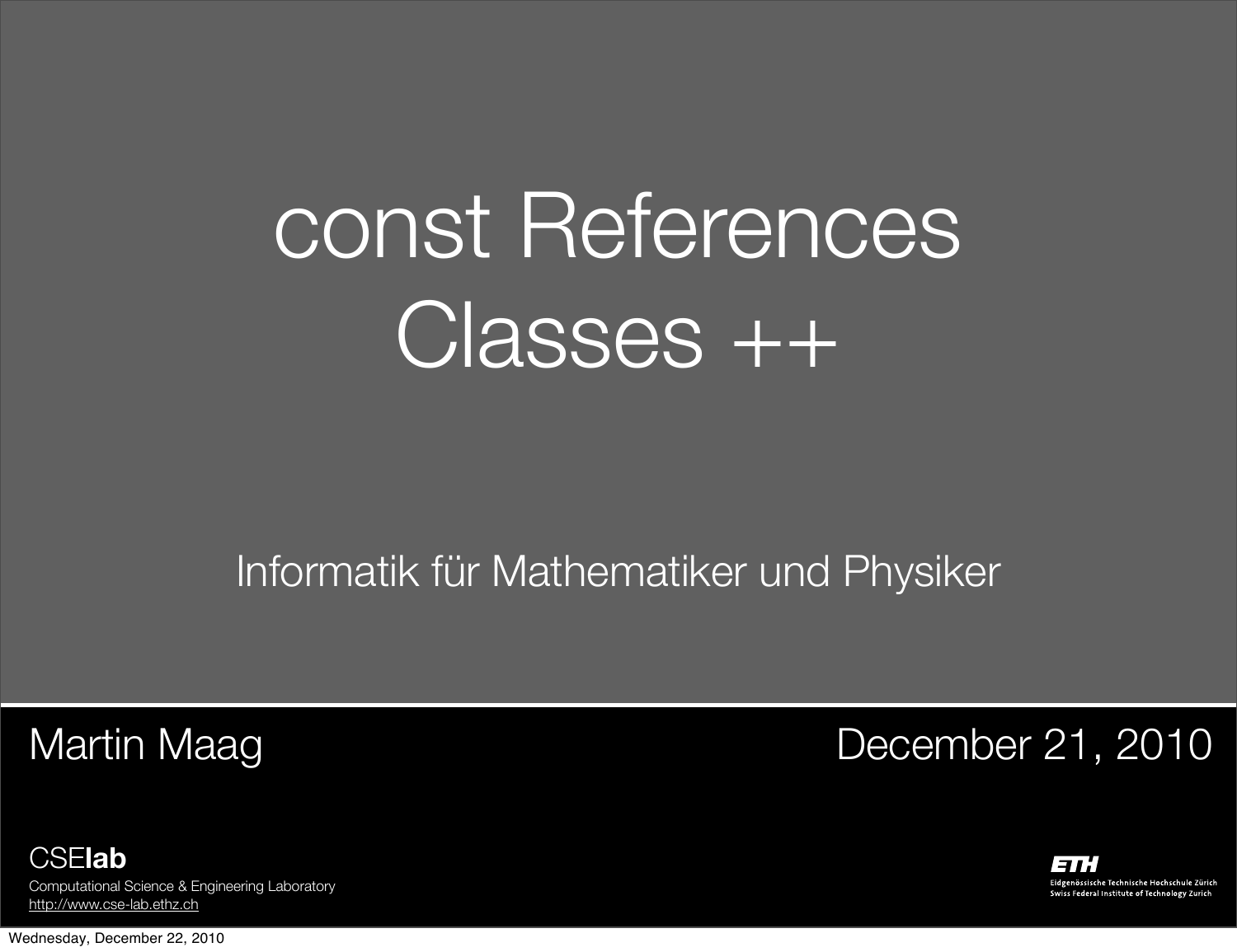# Übersicht

- Referenzen
	- Pointer
	- const Referenzen
- Klassen
	- Konstruktor
	- Destruktor
	- Überladung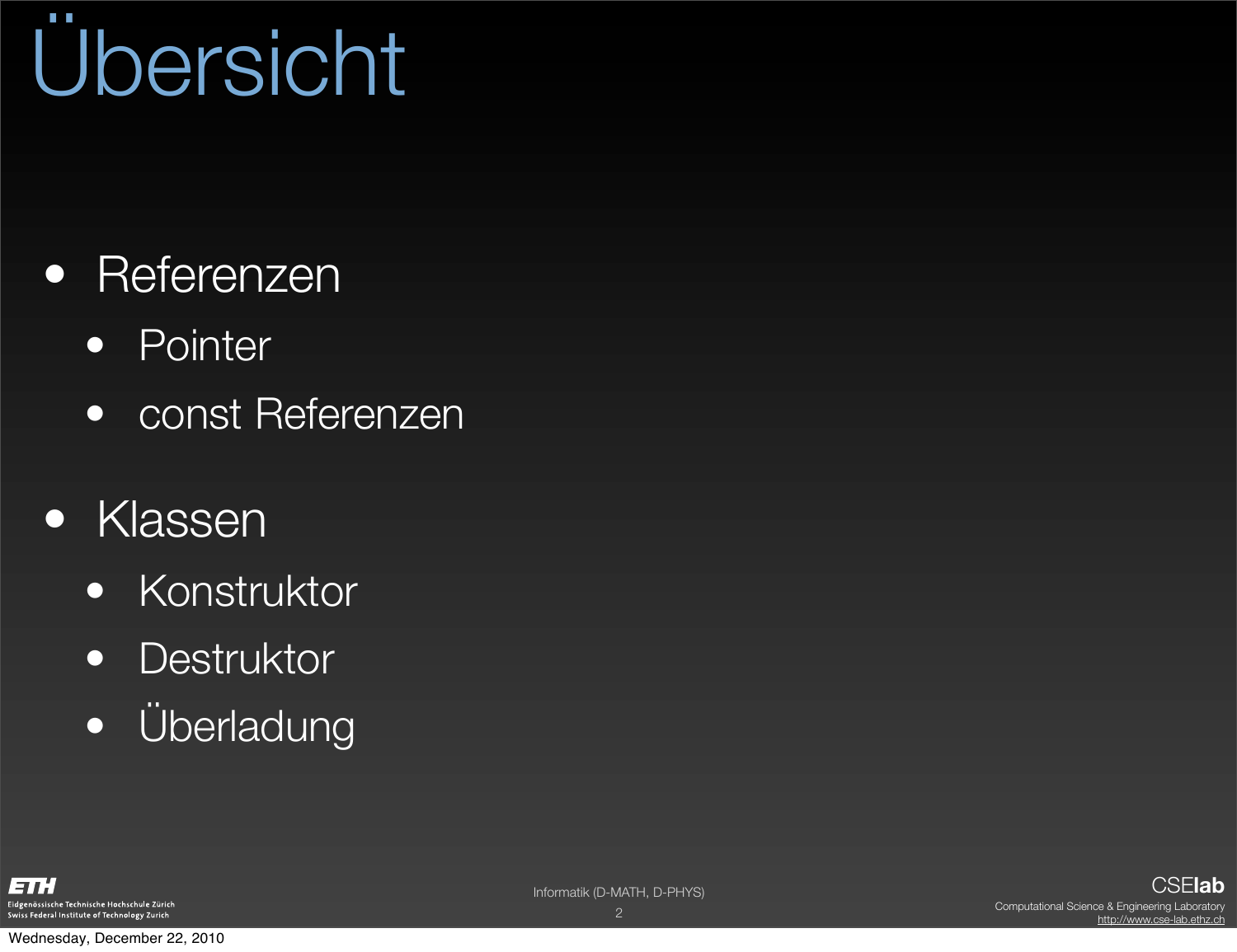### Const Referenzen

- int  $a = 5$ ; const int&  $x = a$ ;  $x = 21$ ; // geht nicht, x ist const!!  $a = 21$ ; // geht, a ist nicht const!!
- Sie sind Referenzen, deren Wert man **nicht** durch die Referenz verändern kann Wert kann jedoch durch andere Referenz, die nicht const ist, verändert werden
- Initialisierung: L-Werte und R-Werte

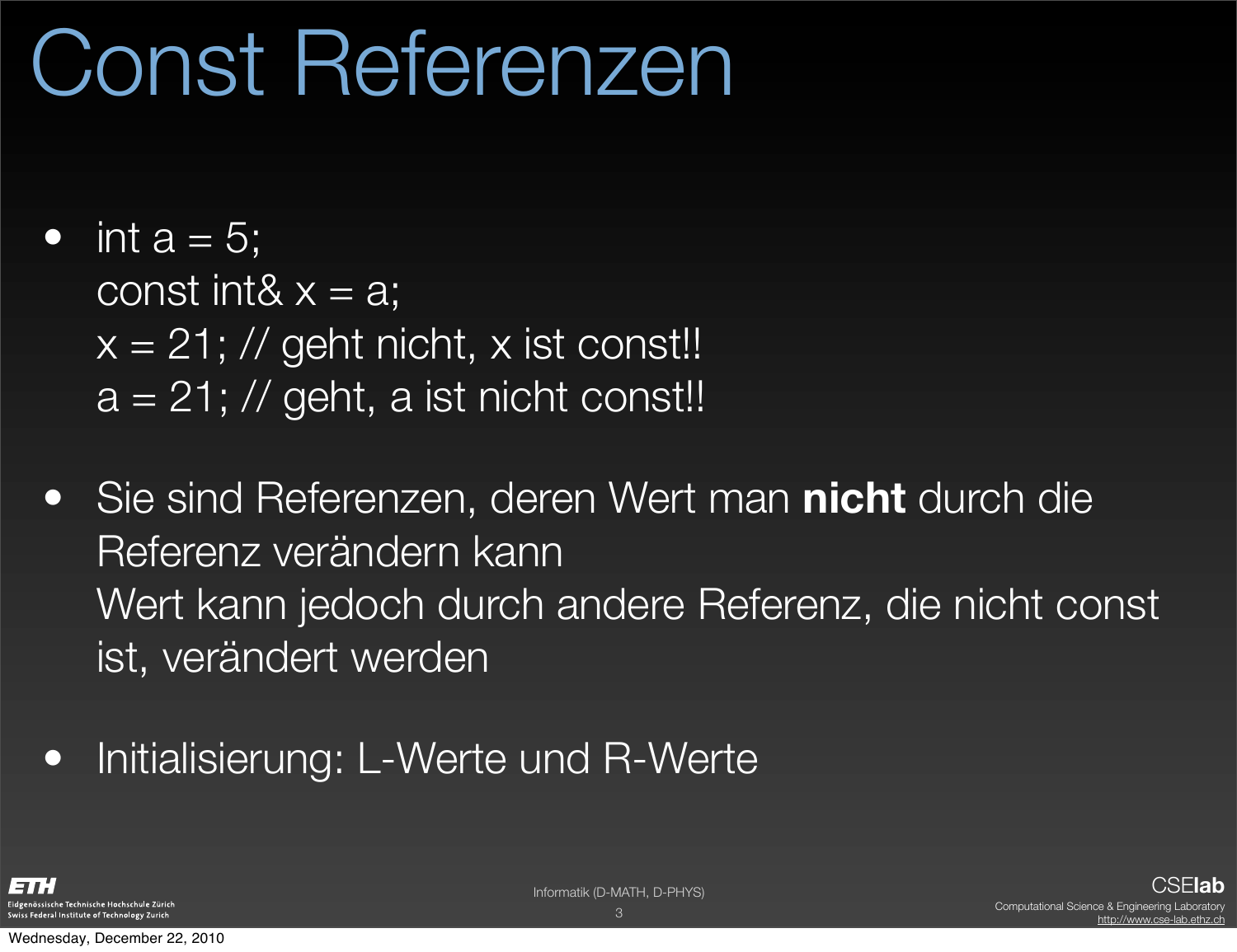## Const Referenzen

- T function(const T parameter) {}
- T function(const& T parameter)
- Unterschied zwischen const T und const &T als Funktionsargument?
	- const T: Das ganze Objekt wird kopiert
	- const &T: Adresse vom Objekt wird kopiert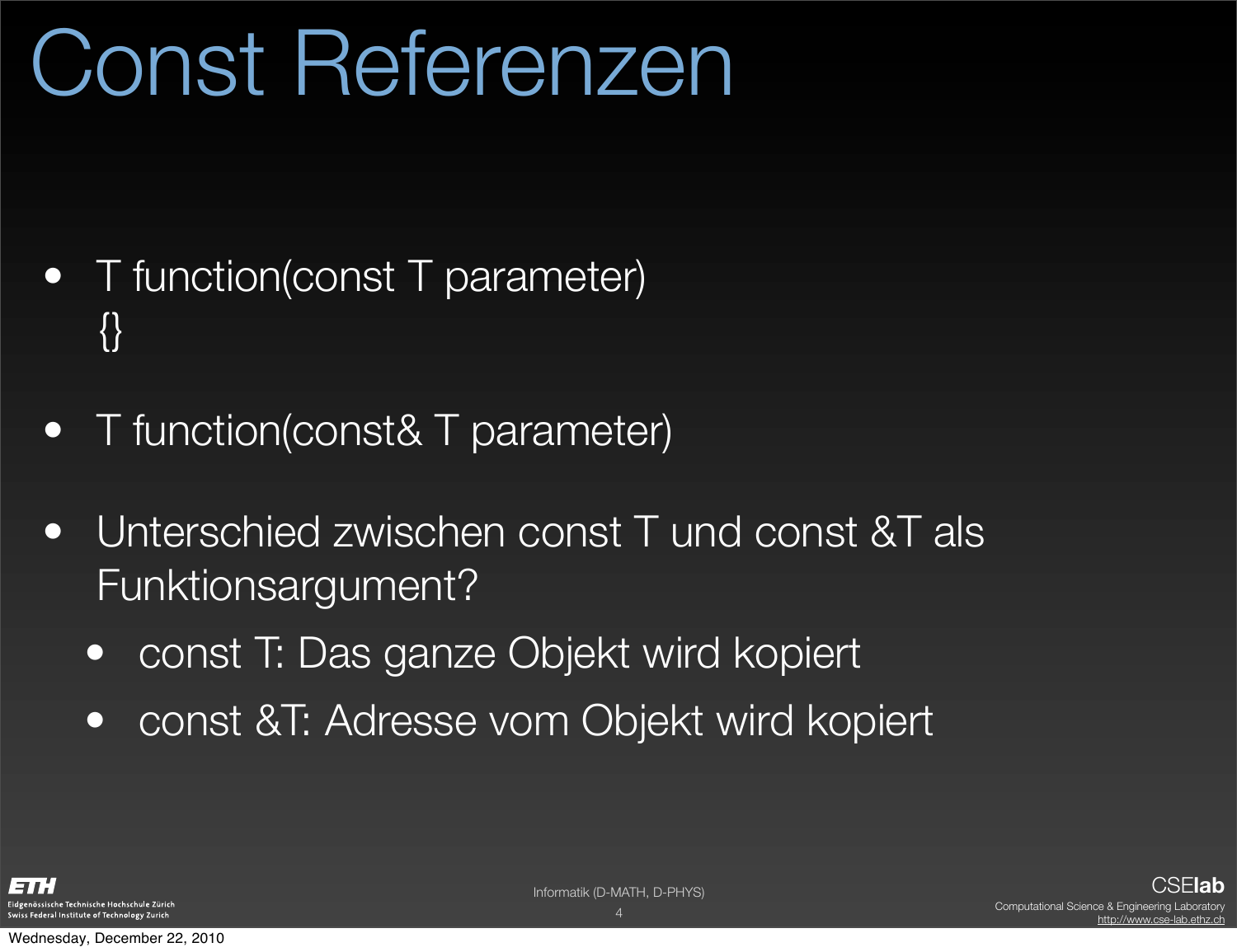## **Vpedef**

- typedef Typ Synonym;
- typedef:
	- Mit typedef erzeugt man einen Synonym für einen Typ typedef float real;
	- macht das Programm lesbarer: typedef std::pair<double, double> doublepair;
	- Implementation einfach zu ändern typedef float double real; // alle Variablen vom Typ real sind jetzt genauer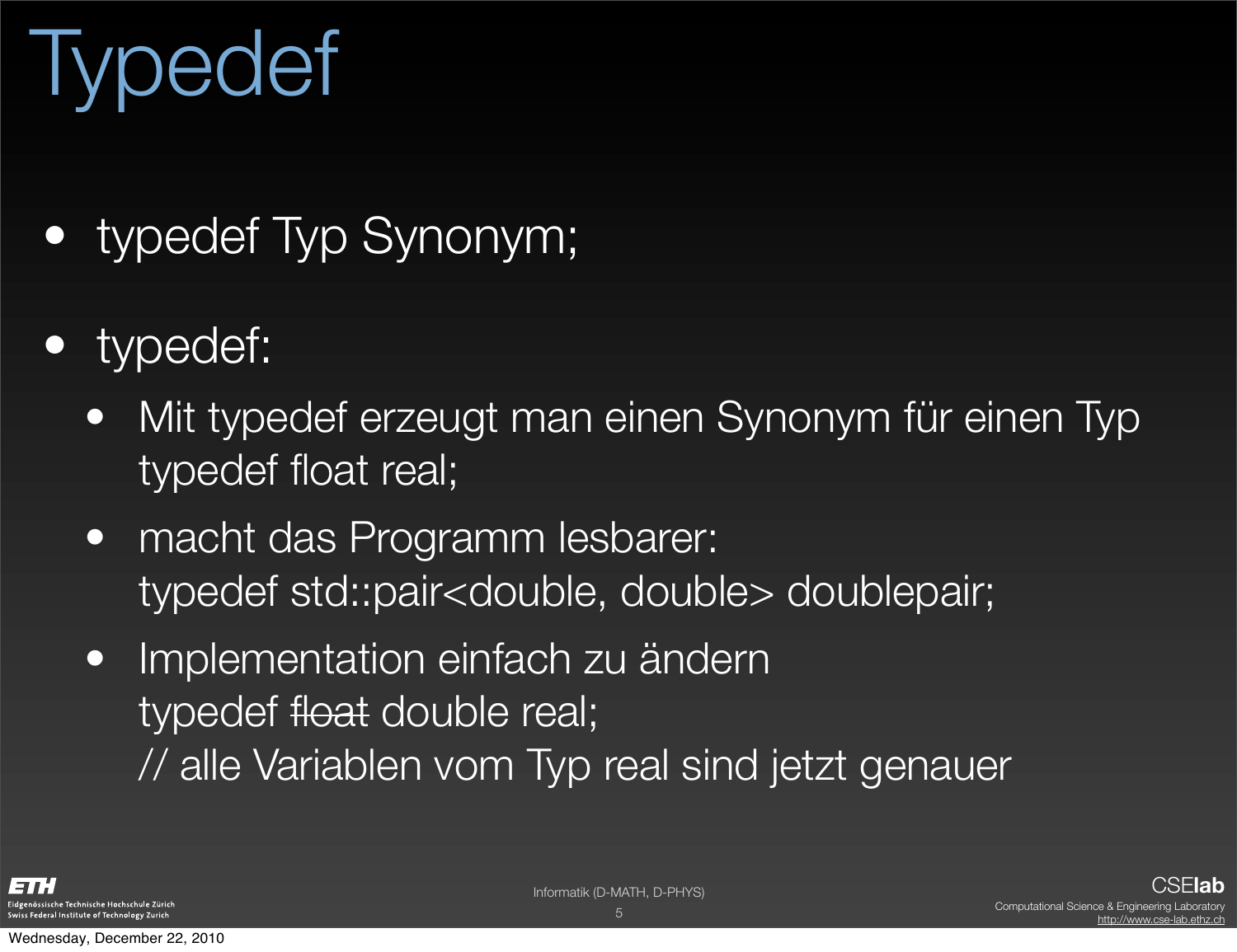### lassen

- Bisher: Prozedurales Programmieren
	- Datenstrukturen
	- Funktionen, die auf den Datenstrukturen arbeiten
		- setzt Wissen voraus, wie die Datenstruktur aussieht

```
struct abc
\{int a;
    int b;
    int c;
};
void printabc(abc in)
\{std::cout<<in.a<<" "<<in.b<<" "<<in.c<<"\n";
}
```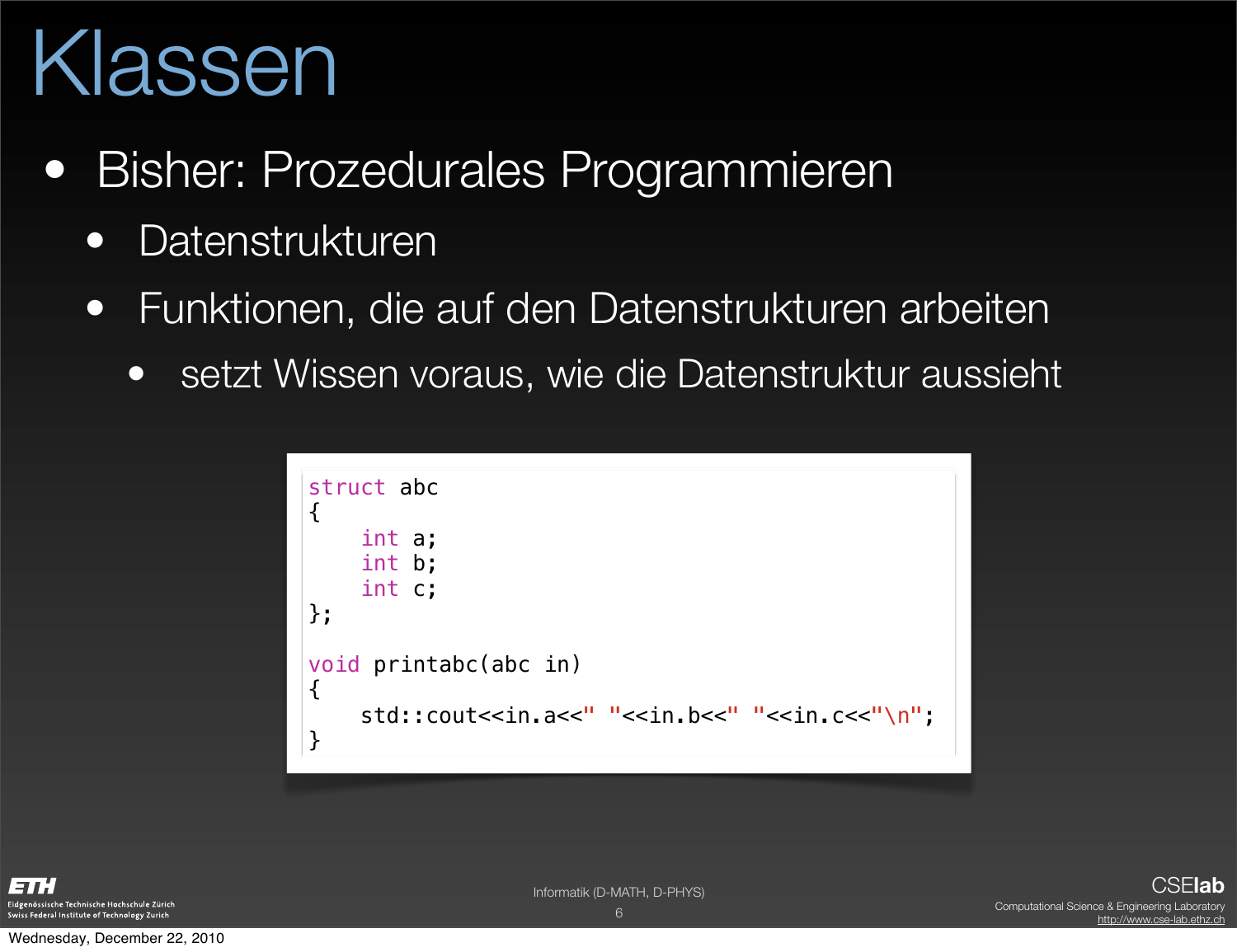#### Klassen

- Neu: Objekt-Orientiertes Programmieren
	- Datenstrukturen inkl. Funktionen
		- Funktionen arbeiten auf den Datenstrukturen, in denen sie definiert sind

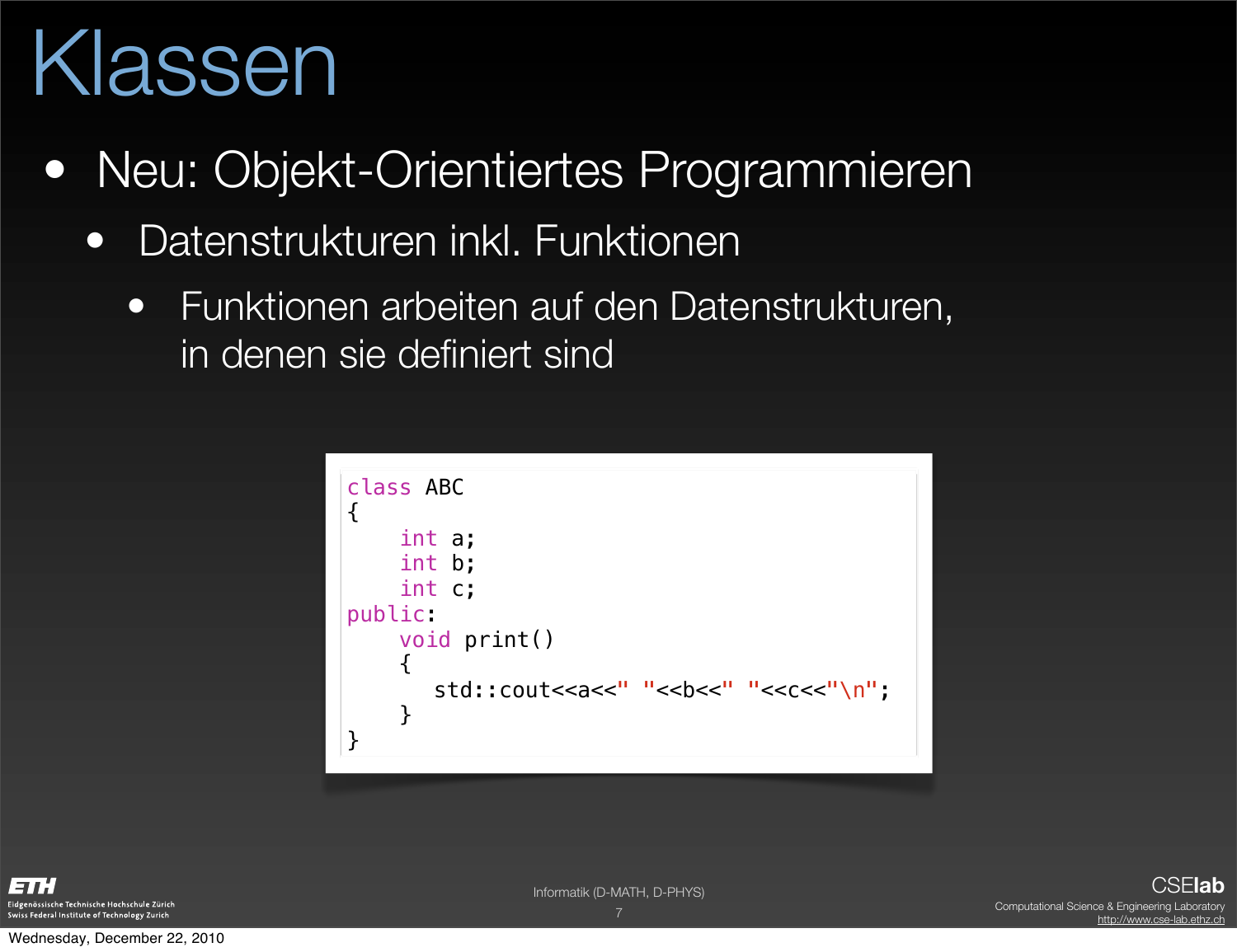## Wozu das ganze?

#### **Verkapselung**

- Datenstrukturen werden zusammen mit den dazugehörigen Funktionen verpackt und vertrieben
	- Änderungen in der Datenstruktur müssen keine Änderung der dazugehörigen Funktionssignaturen bedeuten

#### • Data Hiding

- Nur nötigste Informationen werden dem Benutzer mitgeteilt
	- Fehler durch fehlerhafte Zugriffe auf Daten können so verhindert werden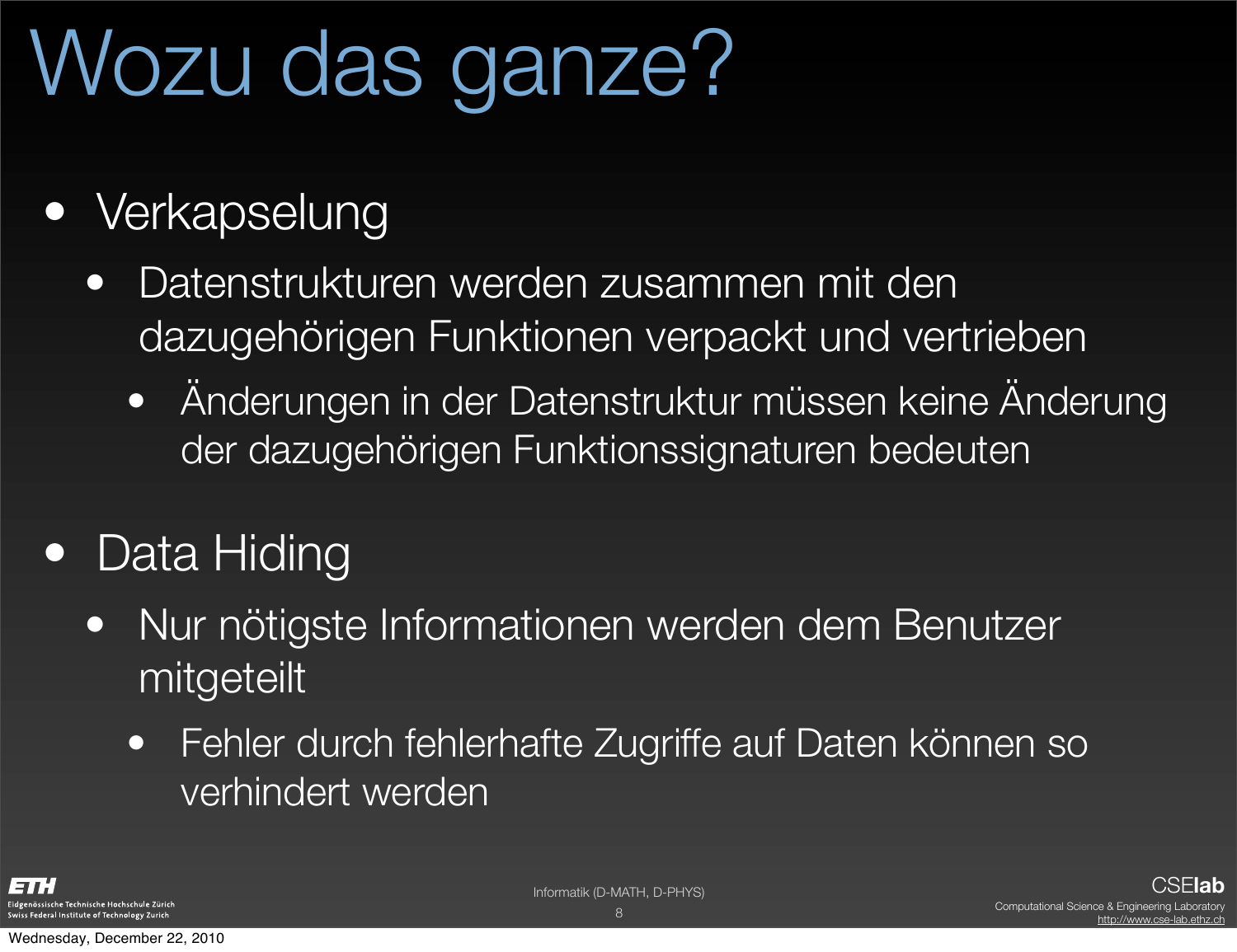#### Details

#### $O++$

- "struct" und "class" sind eigentlich dasselbe
- einziger Unterschied:
	- struct: ohne Keyword sind alle Felder "public"
	- class: ohne Keyword sind alle Felder "private"

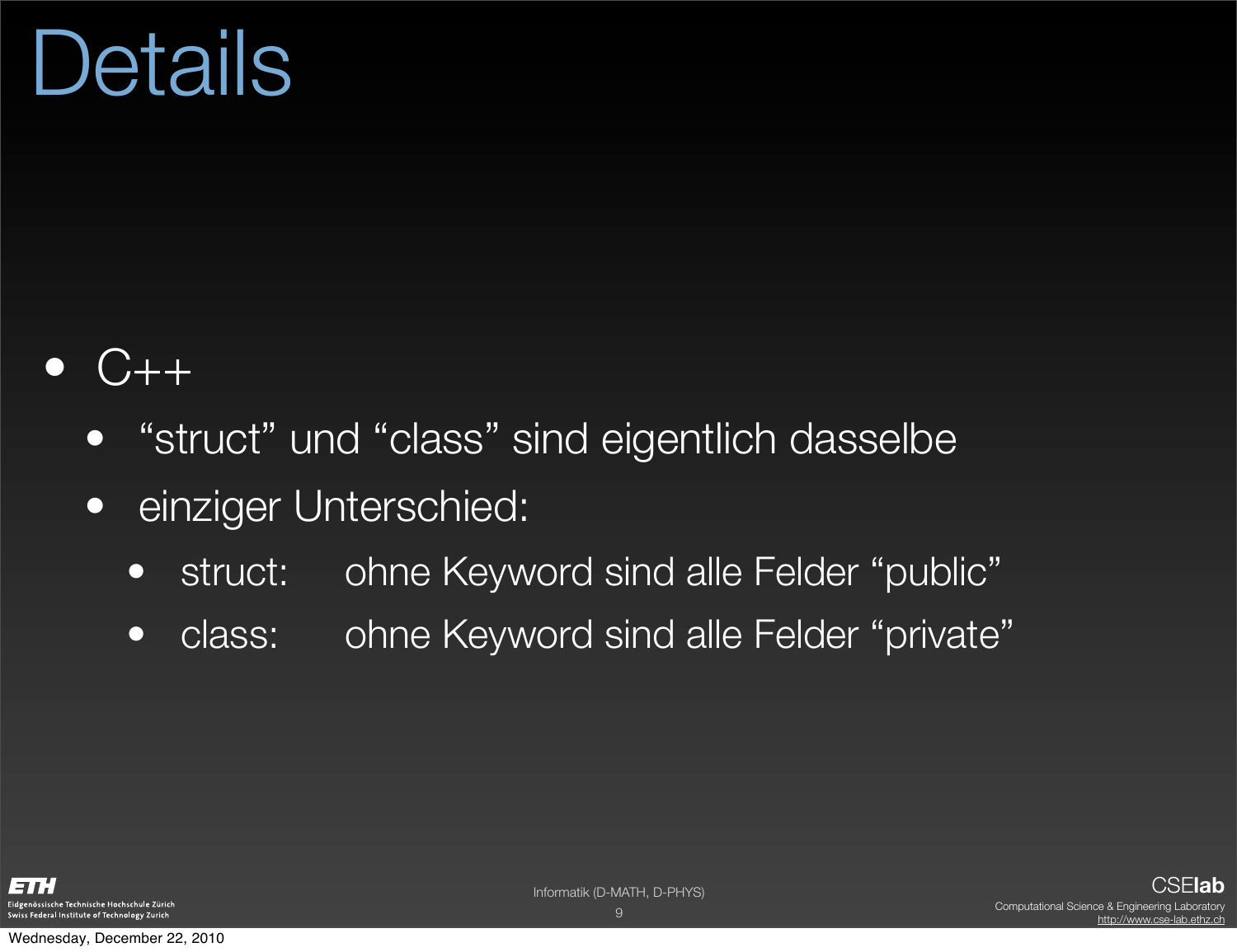### Klassen

```
class array {
public:
    typedef bool T;
    array (const int n)
    : ptr (new T[n]), size (n)
    {}
    array (const array& a)
     ptr (new T[a.size]), size (a.size)
    \{for (int i=0; i<size; ++i) {
          ptr[i] = a[i];\}}
    \simarray ()
    \{delete[] ptr;
    }
private:
    T* ptr;
    int size;
};
                                              const T& operator[] (const int i) const
                                              \left\{ \right.return ptr[i];
                                              }
                                              T& operator[] (const int i) const
                                              \{return ptr[i];
                                              }
                                              array& operator= (const array& a)
                                              \left\{ \right.// avoid self-assignments
                                                   if (this != \deltaa) {
                                                      // free old memory, and get new memory
                                                      // of appropriate size
                                                      delete[] ptr;
                                                      ptr = new T[size = a.size];// copy the elements of a into *thisfor (int i = 0; i < size; ++i)
                                                         ptr[i] = a[i];}
                                                   return *this;
                                              }
```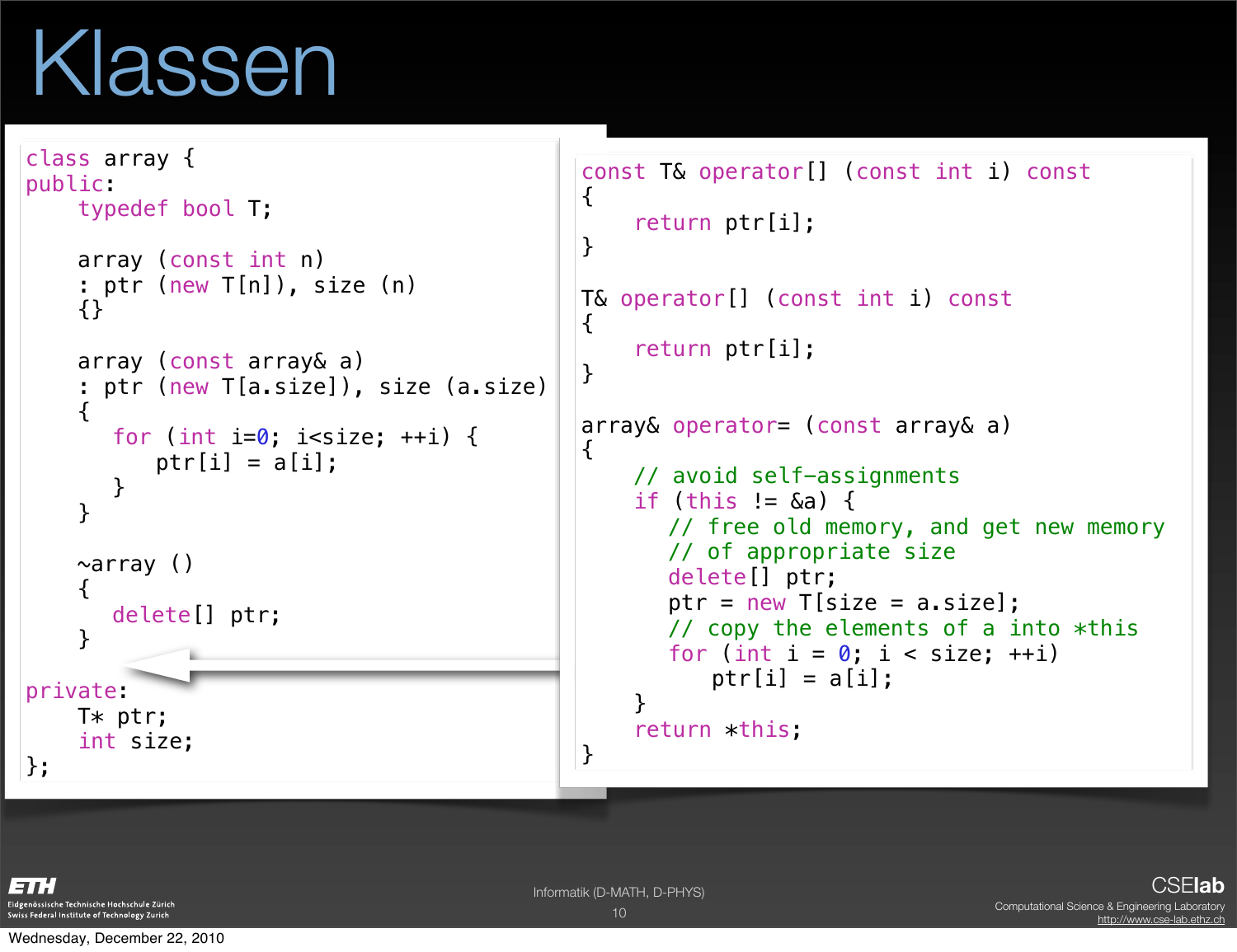### Konstruktor en de

- Spezielle Mitgliedsfunktionen für Initialisierung ()\*#)# @9A(0;=)%B,
	- Name = Name der Klasse, kein Rückgabetyp **// POST: \*this is initialized with numerator / denominator**

```
rational (const int numerator, const int denominator)
  : n (numerator), d (denominator)
{
 assert (d != 0);
}
                                     !"#$!"%&'()*+,-.)#'/),#$
                                     %0#$12"$+(&.."$rational
```
- Initialisierungs-Listen: gleicher Effekt wie wenn man Member-Variablen bei Deklaration zuweisen würde z.B.: "int  $n = 1$ ;" wird zu "n(1)" und "int  $8r = n$ ;" zu "r(n)" . 2--5,  $(1, 3, 3)$  3  $(1, 3, 2)$  3  $(1, 3, 3)$
- Verwendung: "rational  $x(1,2)$ ;" oder "rational  $x =$  rational(1,2);"  $\lambda$  -  $\lceil$  duvidiq  $\lceil$  ,  $\angle$  ),
- Default Konstruktor bei Aufruf "rational x;"

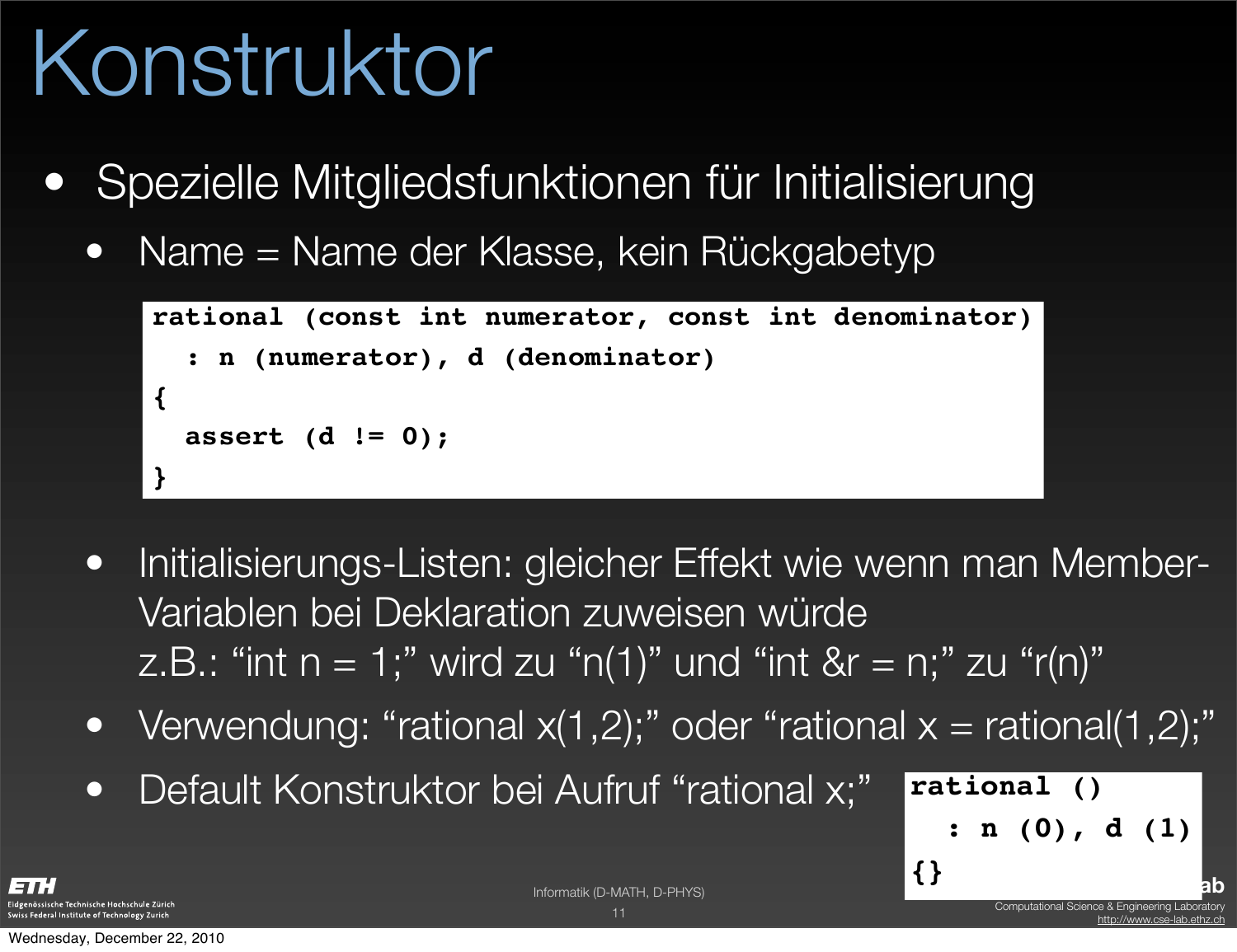### Destruktor

- Wenn eine Klasse ein dynamisches Feld enthält...
- array k(n); //array mit Länge n
- delete [] k; //geht nicht...
- Destruktor: automatisch aufgerufene Funktion, wenn das Objekt "**out of scope**" geht (Speicherdauer endet)
	- Explizite delete-Operationen nicht notwendig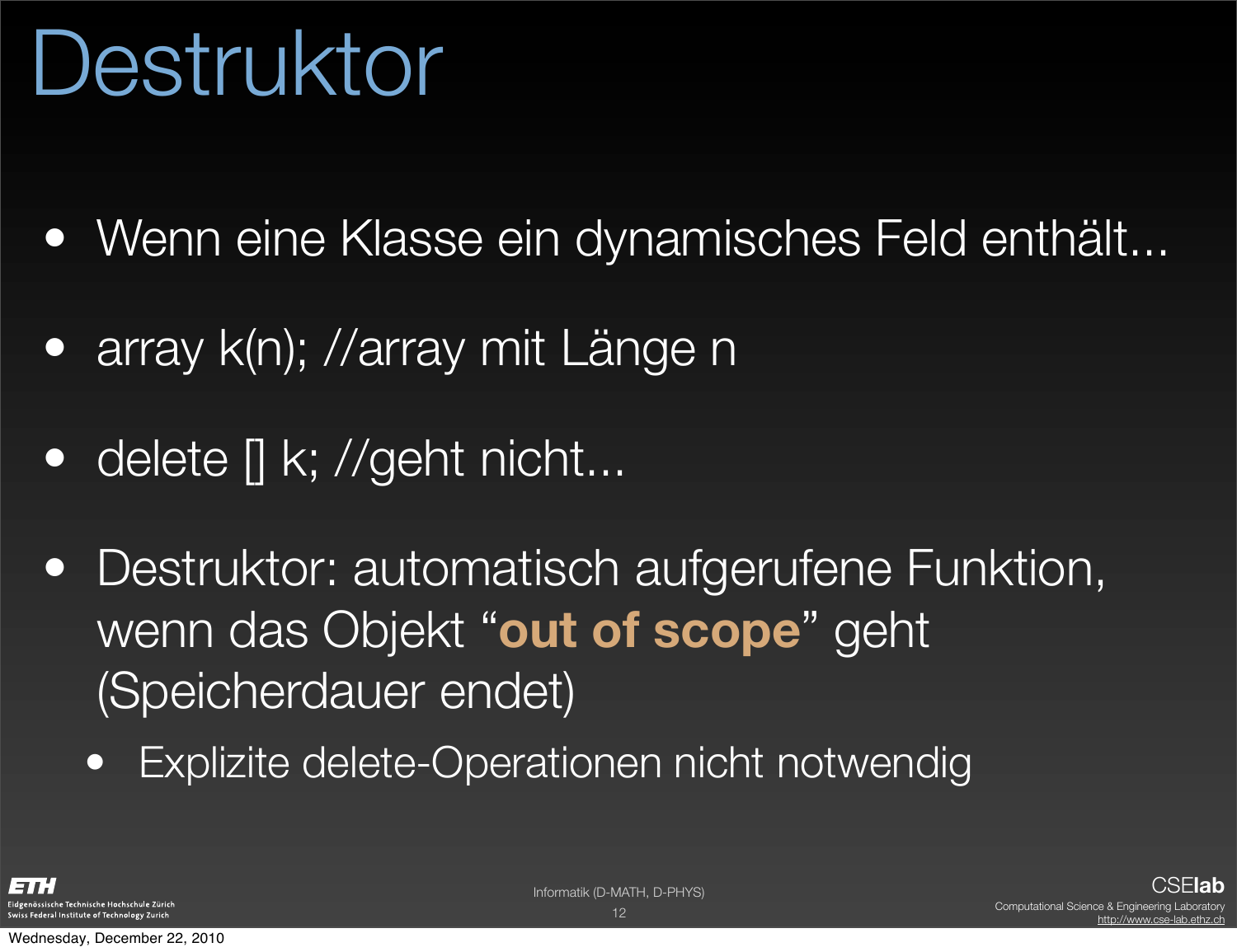## Operator Überladung

- Es kann zwei Überladungen des gleichen Operators geben.
- Die Deklaration von diesen Überladungen müssen unterschiedlich sein:

```
// --- Index operator (const) -------
// PRE: the array has length at least i
// POST: return value is i-th element (as a const ref.)
const T& operator[] (const int i) const {
     return ptr[i];
}
1/ --- Index operator (non-const) ---
  PRE: the array has length at least i
// POST: return value is i-th element (as a reference)
T& operator[] (const int i) {
  return ptr[i];
}
```
Wieso 2mal?

array  $a(10)$ ;  $a[1] = 1;$ const array b(a); std::cout << a[1]  $<<$  ", "  $\lt$   $\mid$   $\mid$   $\mid$   $\mid$  $<<$  '\n';

Eidgenössische Technische Hochschule Zürich Swiss Federal Institute of Technology Zurich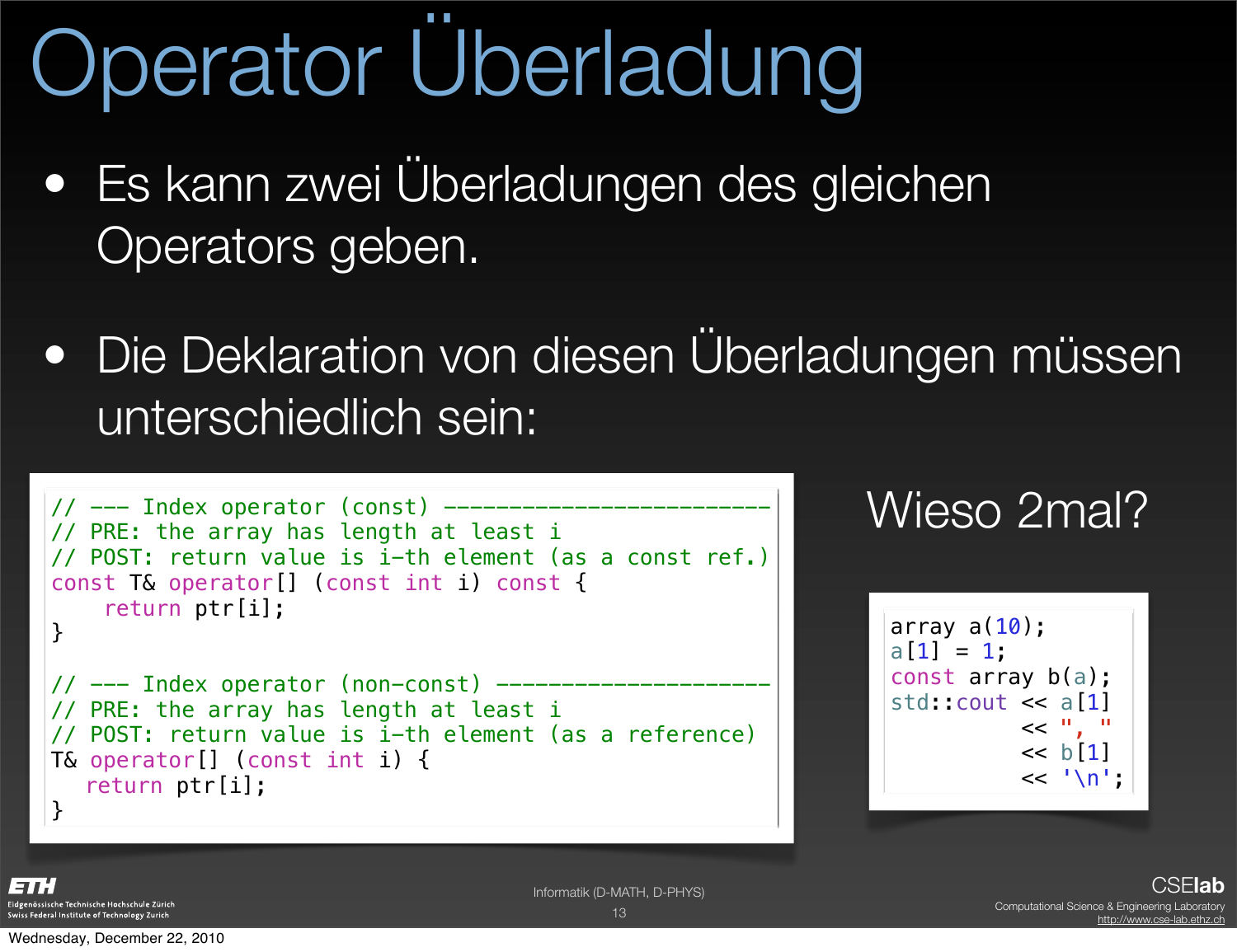## Copy constructor

- shallow copy Problem:
	- "array  $a = b$ ;" oder "array  $a(b)$ ;"
		- Reminder: array enthält dyn. Speicher "T\* ptr"
	- Nur der Zeiger wird kopiert, nicht die Elemente!
- Copy Konstruktor: automatisch aufgerufene Funktion, wenn ein Objekt durch ein anderes Objekt **initialisiert** wird

| class T {<br>T(const T& other) |
|--------------------------------|
|                                |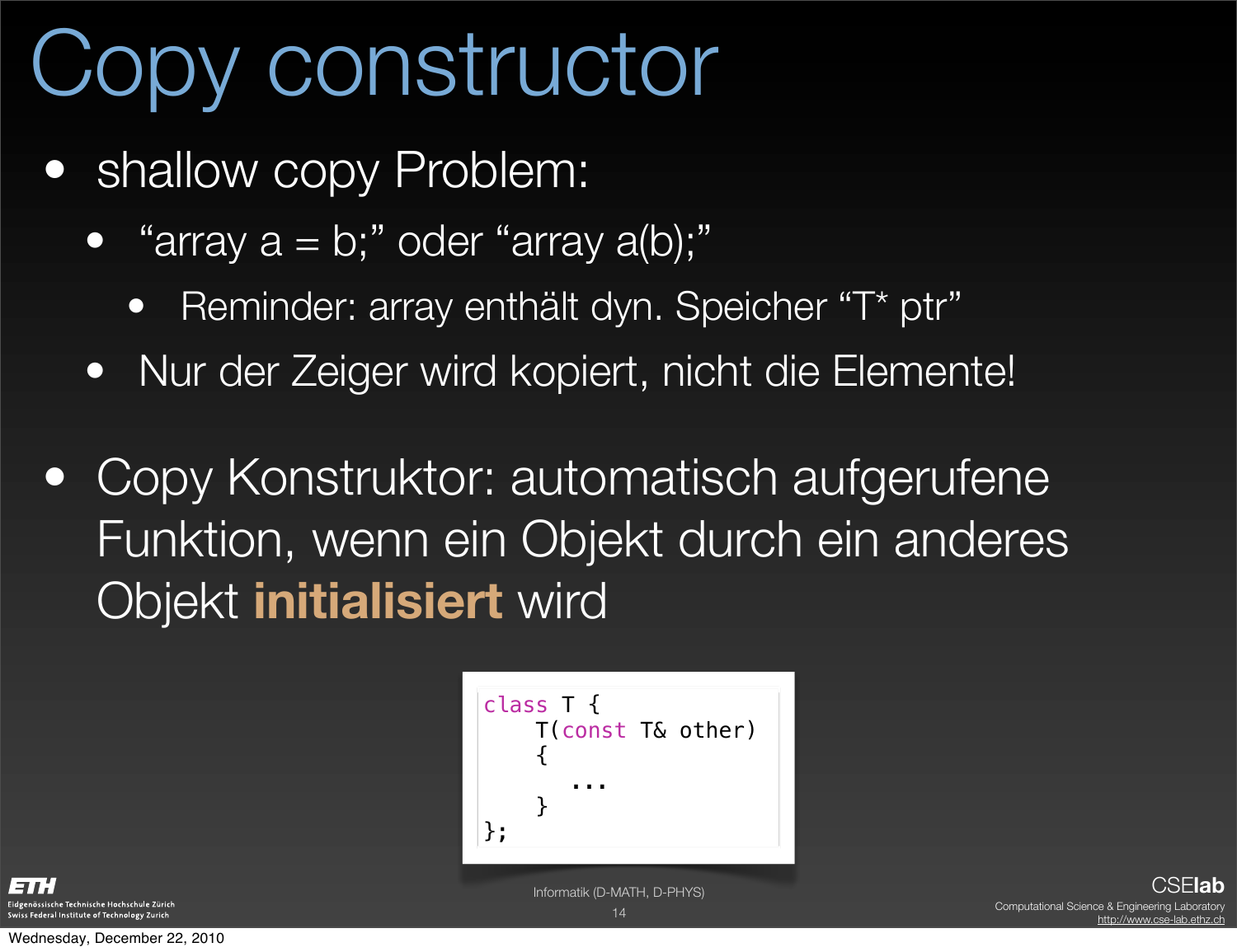### Zuweisungsoperator

- $\bullet$  = Operator wird überladen  $\rightarrow$  "a = b"
- ähnlich wie Copy Konstruktor
- zwei Unterschiede:
	- Freigabe des Speichers für den alten Wert
	- Vermeidung von Selbstzuweisungen

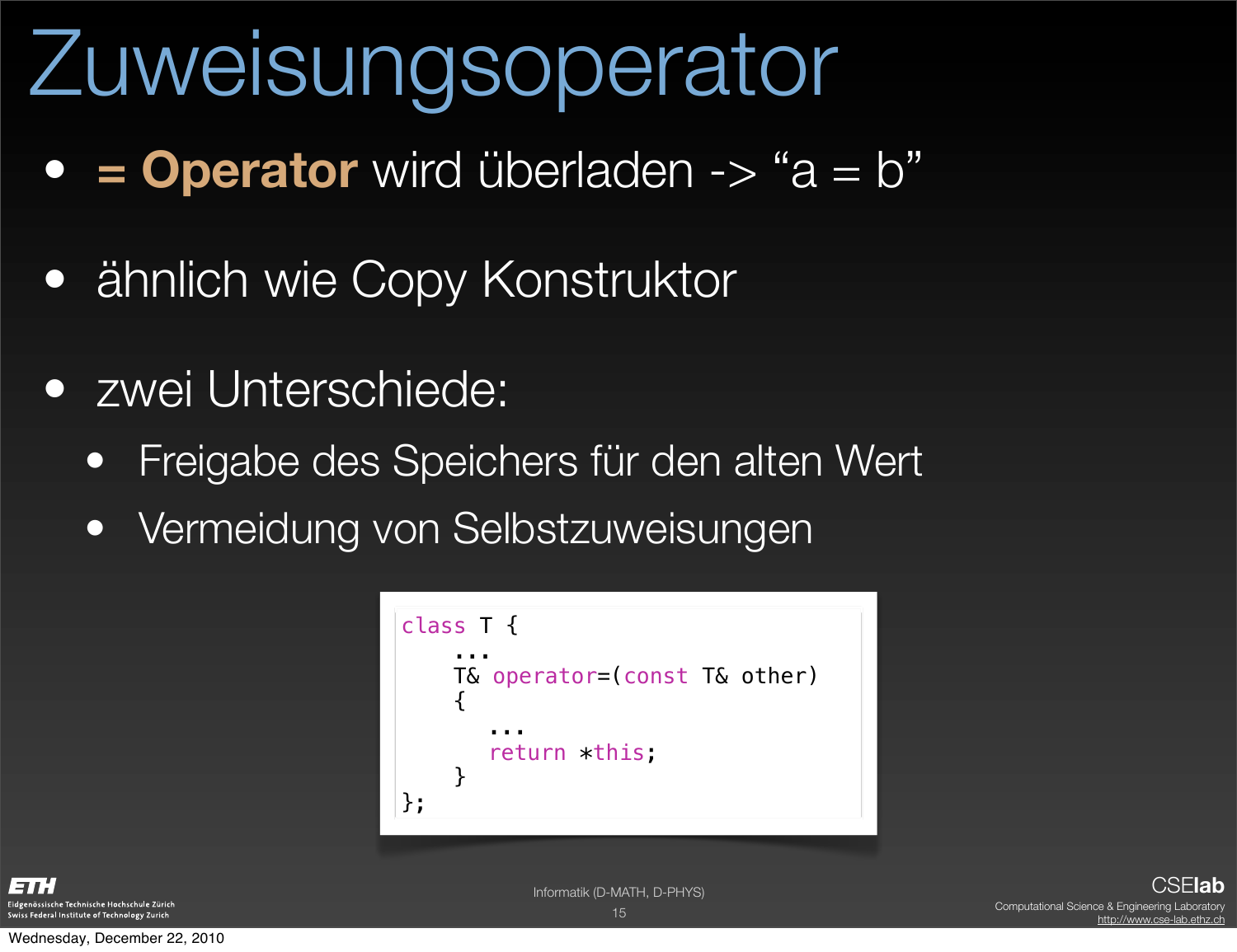### Auf einem Blick

```
struct Foo {
     // Standard constructor
     Foo() {
          std::cout << "FOO\n";
     }
     // Convert int to Foo
     Foo(int i) {
         std::\text{cut} \ll "\text{iii} \ll 1 \ll "\text{m}";
     }
     // Copy constructor
     Foo(const Foo& other) {
         std::cout << "F00 copy\n";
     }
     // Destructor
    \simFoo() {
         std:: cout << "F00 bar\n";
     }
     // Assignment operator
     Foo& operator= (const Foo& other) {
         std:: cout << "F00 assign\n";
         return *this;
     }
};
```


#### Compiles?

#### Output?

```
Wenn 1 von den 3 da, 
dann alle 3 da...
```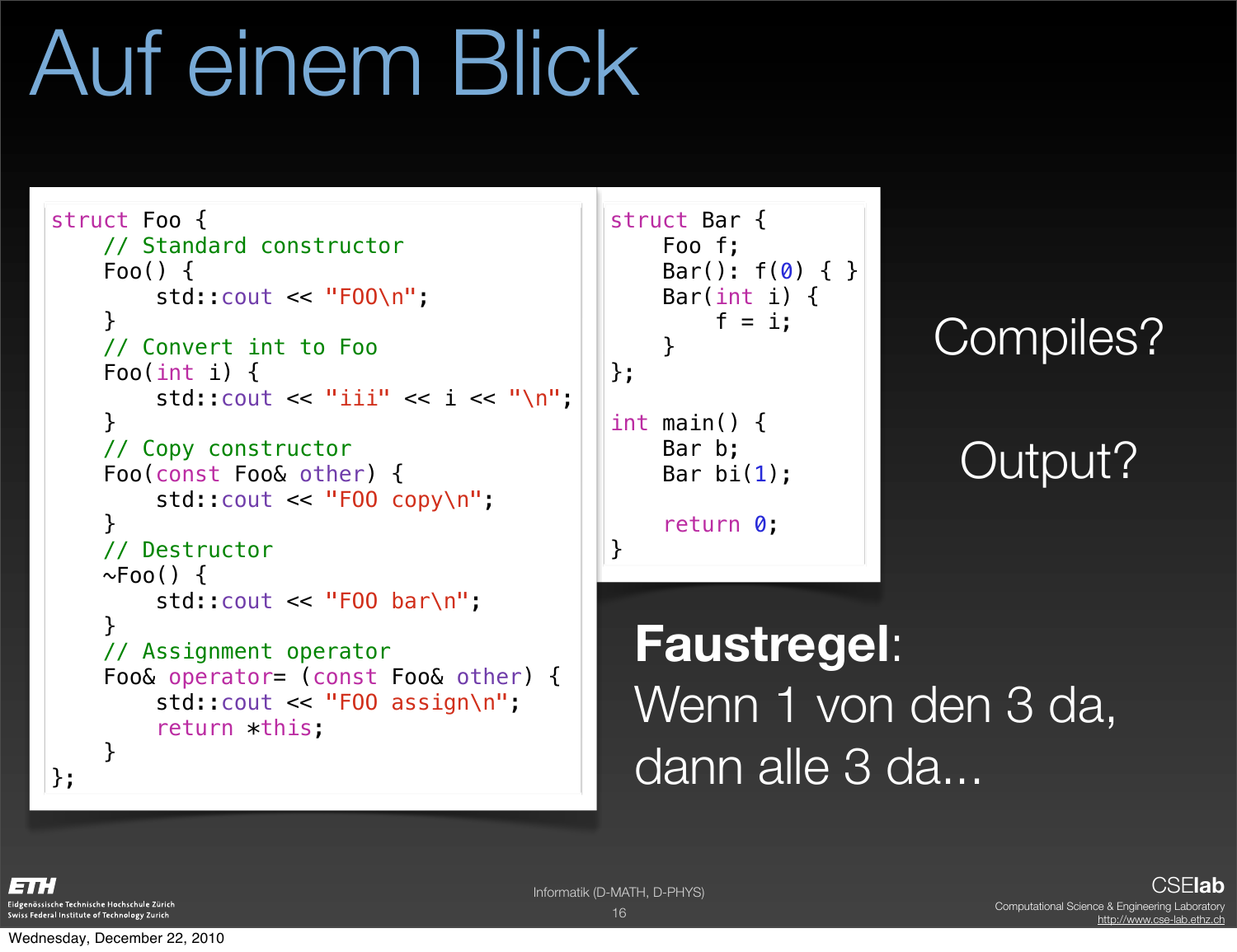### Vektoren

- Felder mit dyn. Grösse (Standardbibliothek)
- Header: #include <vector>
- Benutzen:

std::vector<double> my\_vect; my\_vect.push\_back(5.4);  $my\_vect[0] \rightarrow$ ; double a = my\_vect.back(); my\_vect.pop\_back();

Stack (Stapel): push auf Stapel pop vom Stapel



• Dyn. vergrössert bei "push\_back", nicht (!) bei "my\_vect[182]  $= 0"$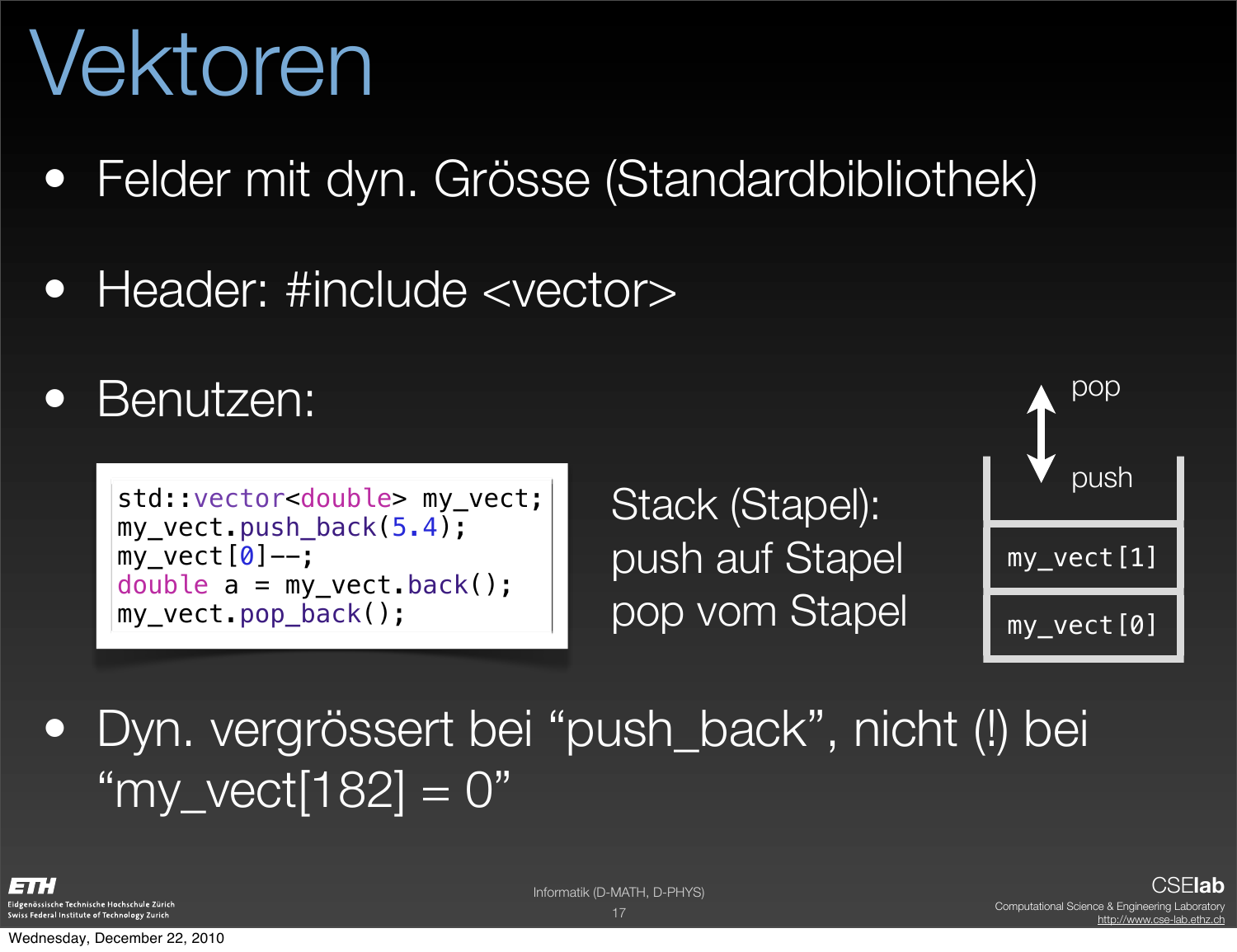#### Beispiel - Klasse Matrix

• Die Klasse soll Matrizen variabler Länge speichern

```
// initialize
Matrix2D m(10,20);
const Matrix2D mc(x);
// assign
m = mc;
```

```
// get sizes
unsigned int nx = xc.getSizeX();
unsigned int ny = xc.getSizeY();
```

```
// access elements
for (int j = 0; j < ny; ++j) {
    for (int i = 0; i < nx; ++i) {
         // typedef for element type
         Matrix2D::ElementType elem;
         // const access
        elem = xc(i, j); // non-const assign
        x(i, j) = elem; }
}
```
#### **Requirements?**

- Constructor "Matrix2D(nx, ny)"
- Copy constructor
- Assignment operator
- Destructor
- "unsigned int getSizeX() const"
- "unsigned int getSizeY() const"
- "typedef ... ElementType"
- "ElementType operator() (i,j) const"
- "ElementType& operator() (i,j)"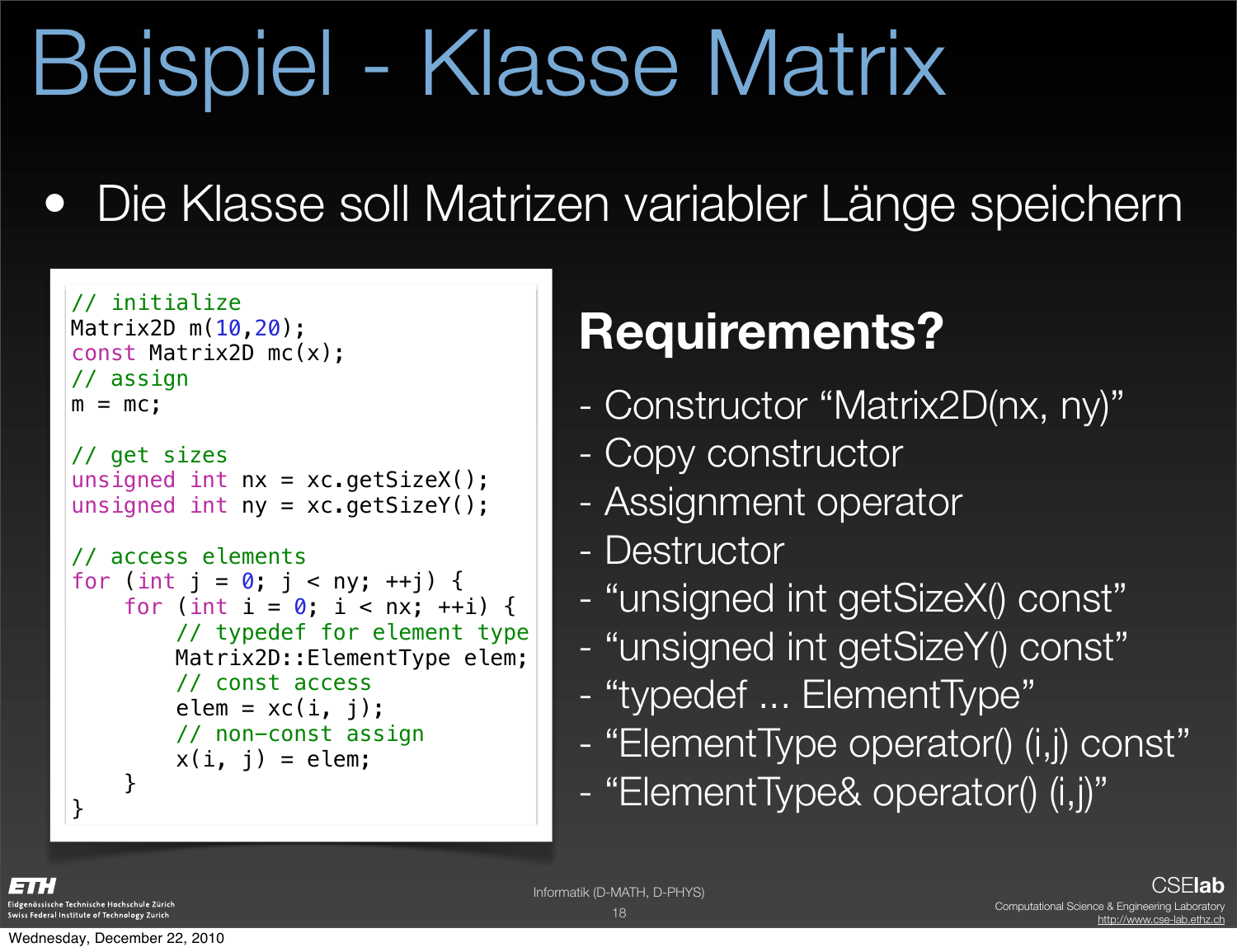

Informatik (D-MATH, D-PHYS)